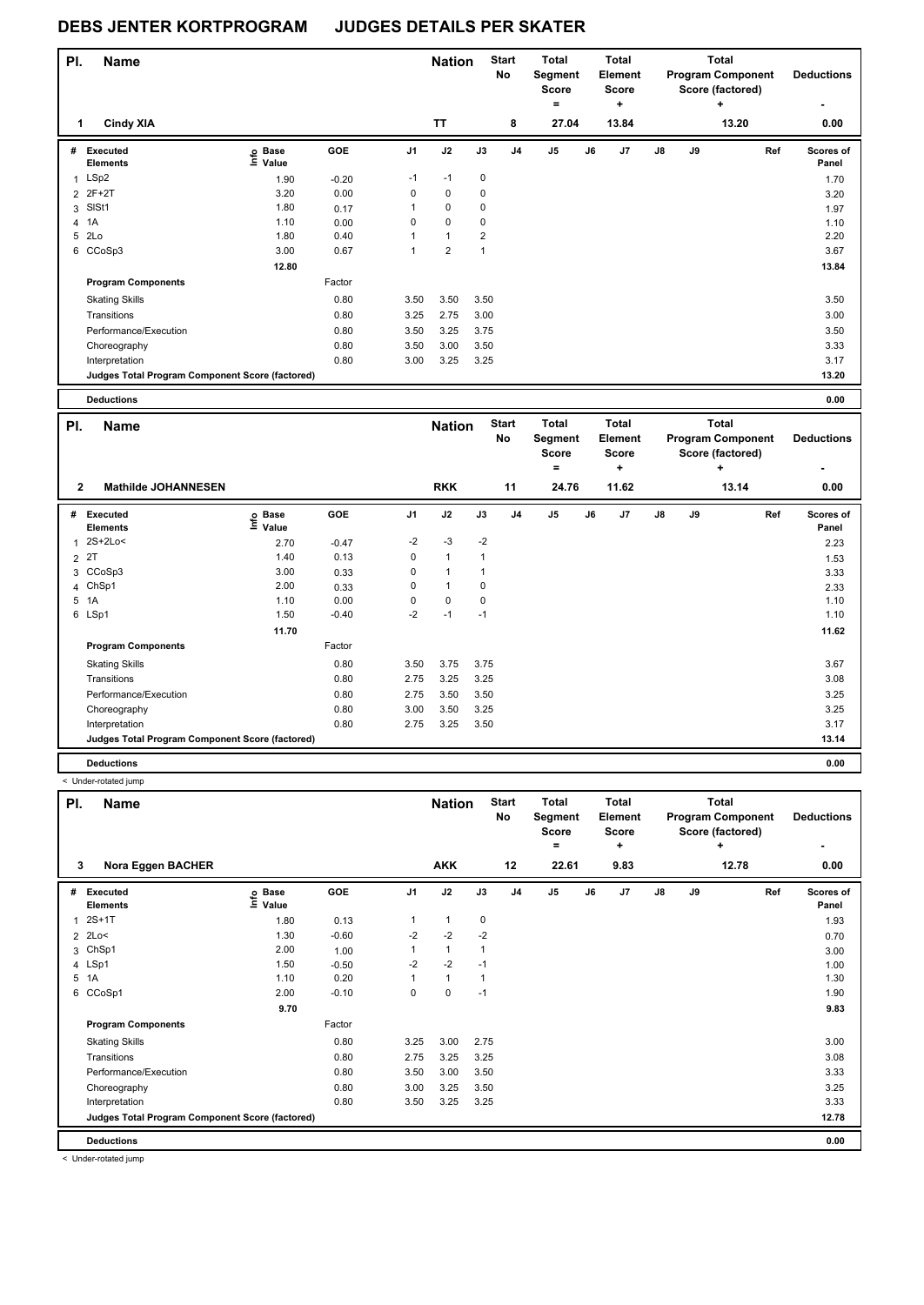| PI.            | <b>Name</b>                                     |                            |                   |                | <b>Nation</b>                |                   | <b>Start</b> | <b>Total</b>            |    | <b>Total</b>                   |    |    | <b>Total</b>                  |     |                   |
|----------------|-------------------------------------------------|----------------------------|-------------------|----------------|------------------------------|-------------------|--------------|-------------------------|----|--------------------------------|----|----|-------------------------------|-----|-------------------|
|                |                                                 |                            |                   |                |                              |                   | No           | Segment<br><b>Score</b> |    | <b>Element</b><br><b>Score</b> |    |    | <b>Program Component</b>      |     | <b>Deductions</b> |
|                |                                                 |                            |                   |                |                              |                   |              | $=$                     |    | ٠                              |    |    | Score (factored)<br>$\ddot{}$ |     |                   |
| 4              | <b>Thea HOLMSEN</b>                             |                            |                   |                | TT                           |                   | 16           | 22.54                   |    | 12.46                          |    |    | 11.08                         |     | 1.00              |
|                | # Executed                                      | e Base<br>⊑ Value          | GOE               | J1             | J2                           | J3                | J4           | J5                      | J6 | J7                             | J8 | J9 |                               | Ref | Scores of         |
|                | <b>Elements</b>                                 |                            |                   |                |                              |                   |              |                         |    |                                |    |    |                               |     | Panel             |
| 1              | 2Lo<br>2 2F+1T                                  | 1.80<br>2.20               | 0.30<br>0.00      | 1<br>0         | $\mathbf{1}$<br>0            | $\mathbf{1}$<br>0 |              |                         |    |                                |    |    |                               |     | 2.10              |
|                | 3 LSp1                                          | 1.50                       | $-0.10$           | 0              | $-1$                         | 0                 |              |                         |    |                                |    |    |                               |     | 2.20<br>1.40      |
|                | 4 1A                                            | 1.10                       | 0.00              | 0              | 0                            | 0                 |              |                         |    |                                |    |    |                               |     | 1.10              |
| 5              | CCoSp2                                          | 2.50                       | 0.83              | $\overline{2}$ | $\overline{\mathbf{c}}$      | 1                 |              |                         |    |                                |    |    |                               |     | 3.33              |
|                | 6 ChSp1                                         | 2.00                       | 0.33              | 0              | 0                            | $\mathbf{1}$      |              |                         |    |                                |    |    |                               |     | 2.33              |
|                |                                                 | 11.10                      |                   |                |                              |                   |              |                         |    |                                |    |    |                               |     | 12.46             |
|                | <b>Program Components</b>                       |                            | Factor            |                |                              |                   |              |                         |    |                                |    |    |                               |     |                   |
|                | <b>Skating Skills</b>                           |                            | 0.80              | 3.00           | 3.00                         | 3.50              |              |                         |    |                                |    |    |                               |     | 3.17              |
|                | Transitions                                     |                            | 0.80              | 2.25           | 3.00                         | 3.00              |              |                         |    |                                |    |    |                               |     | 2.75              |
|                | Performance/Execution                           |                            | 0.80              | 2.50           | 2.75                         | 3.25              |              |                         |    |                                |    |    |                               |     | 2.83              |
|                | Choreography                                    |                            | 0.80              | 2.50           | 3.00                         | 2.50              |              |                         |    |                                |    |    |                               |     | 2.67              |
|                | Interpretation                                  |                            | 0.80              | 2.50           | 2.75                         | 2.00              |              |                         |    |                                |    |    |                               |     | 2.42              |
|                | Judges Total Program Component Score (factored) |                            |                   |                |                              |                   |              |                         |    |                                |    |    |                               |     | 11.08             |
|                | <b>Deductions</b>                               | Time violation:            | $-1.00$           |                |                              |                   |              |                         |    |                                |    |    |                               |     | $-1.00$           |
| PI.            | <b>Name</b>                                     |                            |                   |                | <b>Nation</b>                |                   | <b>Start</b> | <b>Total</b>            |    | <b>Total</b>                   |    |    | <b>Total</b>                  |     |                   |
|                |                                                 |                            |                   |                |                              |                   | No           | Segment                 |    | Element                        |    |    | <b>Program Component</b>      |     | <b>Deductions</b> |
|                |                                                 |                            |                   |                |                              |                   |              | <b>Score</b>            |    | <b>Score</b>                   |    |    | Score (factored)              |     |                   |
|                |                                                 |                            |                   |                |                              |                   |              | $\qquad \qquad =$       |    | +                              |    |    | ÷                             |     |                   |
| 5              | Tonja JOSEPH                                    |                            |                   |                | <b>SKK</b>                   |                   | 15           | 21.64                   |    | 12.04                          |    |    | 10.60                         |     | 1.00              |
|                | # Executed                                      |                            | GOE               | J1             | J2                           | J3                | J4           | J5                      | J6 | J7                             | J8 | J9 |                               | Ref | Scores of         |
|                | <b>Elements</b>                                 | e Base<br>E Value<br>Value |                   |                |                              |                   |              |                         |    |                                |    |    |                               |     | Panel             |
| 1              | $2Lo+2T$                                        | 3.20                       | $-0.30$           | $-1$           | $-1$                         | $-1$              |              |                         |    |                                |    |    |                               |     | 2.90              |
|                | 2 2F                                            | 1.80                       | $-0.90$           | $-3$           | $-3$                         | $-3$              |              |                         |    |                                |    |    |                               |     | 0.90              |
|                | 3 CCoSp2                                        | 2.50                       | 0.67              | 1              | $\overline{\mathbf{c}}$      | 1                 |              |                         |    |                                |    |    |                               |     | 3.17              |
| $\overline{4}$ | ChSp1<br>5 1A                                   | 2.00<br>1.10               | 1.00<br>0.07      | 1<br>0         | $\mathbf{1}$<br>$\mathbf{1}$ | 1<br>0            |              |                         |    |                                |    |    |                               |     | 3.00              |
|                | 6 LSp1                                          | 1.50                       | $-0.60$           | $-2$           | $-2$                         | $-2$              |              |                         |    |                                |    |    |                               |     | 1.17<br>0.90      |
|                |                                                 | 12.10                      |                   |                |                              |                   |              |                         |    |                                |    |    |                               |     | 12.04             |
|                | <b>Program Components</b>                       |                            | Factor            |                |                              |                   |              |                         |    |                                |    |    |                               |     |                   |
|                | <b>Skating Skills</b>                           |                            | 0.80              | 3.00           | 3.00                         | 2.75              |              |                         |    |                                |    |    |                               |     | 2.92              |
|                | Transitions                                     |                            | 0.80              | 3.00           | 2.75                         | 2.75              |              |                         |    |                                |    |    |                               |     | 2.83              |
|                | Performance/Execution                           |                            | 0.80              | 2.50           | 2.50                         | 2.50              |              |                         |    |                                |    |    |                               |     | 2.50              |
|                | Choreography                                    |                            | 0.80              | 3.00           | 3.00                         | 2.00              |              |                         |    |                                |    |    |                               |     | 2.67              |
|                | Interpretation                                  |                            | 0.80              | 3.00           | 2.50                         | 1.50              |              |                         |    |                                |    |    |                               |     | 2.33              |
|                | Judges Total Program Component Score (factored) |                            |                   |                |                              |                   |              |                         |    |                                |    |    |                               |     | 10.60             |
|                | <b>Deductions</b>                               |                            | $-1.00$<br>Falls: |                |                              |                   |              |                         |    |                                |    |    |                               |     | $-1.00$           |
| PI.            | <b>Name</b>                                     |                            |                   |                | <b>Nation</b>                |                   | Start        | Total                   |    | Total                          |    |    | <b>Total</b>                  |     |                   |
|                |                                                 |                            |                   |                |                              |                   | No           | Segment                 |    | Element                        |    |    | <b>Program Component</b>      |     | <b>Deductions</b> |
|                |                                                 |                            |                   |                |                              |                   |              | Score                   |    | <b>Score</b>                   |    |    | Score (factored)              |     |                   |
|                |                                                 |                            |                   |                |                              |                   |              | $\equiv$                |    | ÷                              |    |    |                               |     |                   |
| 6              | <b>Sunniva HANSEN</b>                           |                            |                   |                | <b>OSK</b>                   |                   | 4            | 21.22                   |    | 10.34                          |    |    | 10.88                         |     | 0.00              |
|                | # Executed                                      |                            | GOE               | J1             | J2                           | J3                | J4           | J5                      | J6 | J7                             | J8 | J9 |                               | Ref | Scores of         |
|                | <b>Elements</b>                                 | e Base<br>⊑ Value          |                   |                |                              |                   |              |                         |    |                                |    |    |                               |     | Panel             |
| 1              | $2S+1T$                                         | 1.80                       | $-0.20$           | $-1$           | $-1$                         | $-1$              |              |                         |    |                                |    |    |                               |     | 1.60              |
| $\overline{2}$ | ChSp1                                           | 2.00                       | 1.00              | 1              | $\mathbf{1}$                 | $\mathbf{1}$      |              |                         |    |                                |    |    |                               |     | 3.00              |
|                | 3 CCoSp3                                        | 3.00                       | $-0.30$           | $-2$<br>$-3$   | 0<br>$-3$                    | $-1$<br>$-3$      |              |                         |    |                                |    |    |                               |     | 2.70              |
|                | 4 2Lo<<br>5 1A                                  | 1.30<br>1.10               | $-0.90$<br>0.07   | 0              | $\mathbf{1}$                 | 0                 |              |                         |    |                                |    |    |                               |     | 0.40<br>1.17      |
|                | 6 LSp1                                          | 1.50                       | $-0.03$           | $-2$           | $\mathbf{1}$                 | 0                 |              |                         |    |                                |    |    |                               |     | 1.47              |
|                |                                                 | 10.70                      |                   |                |                              |                   |              |                         |    |                                |    |    |                               |     | 10.34             |
|                | <b>Program Components</b>                       |                            | Factor            |                |                              |                   |              |                         |    |                                |    |    |                               |     |                   |
|                | <b>Skating Skills</b>                           |                            | 0.80              | 2.25           | 2.75                         | 3.00              |              |                         |    |                                |    |    |                               |     | 2.67              |
|                | Transitions                                     |                            | 0.80              | 2.25           | 2.25                         | 3.25              |              |                         |    |                                |    |    |                               |     | 2.58              |
|                | Performance/Execution                           |                            | 0.80              | 2.50           | 2.75                         | 3.00              |              |                         |    |                                |    |    |                               |     | 2.75              |
|                | Choreography                                    |                            | 0.80              | 2.75           | 2.50                         | 2.75              |              |                         |    |                                |    |    |                               |     | 2.67              |
|                | Interpretation                                  |                            | 0.80              | 2.50           | 3.00                         | 3.25              |              |                         |    |                                |    |    |                               |     | 2.92              |
|                | Judges Total Program Component Score (factored) |                            |                   |                |                              |                   |              |                         |    |                                |    |    |                               |     | 10.88             |
|                | <b>Deductions</b>                               |                            |                   |                |                              |                   |              |                         |    |                                |    |    |                               |     | 0.00              |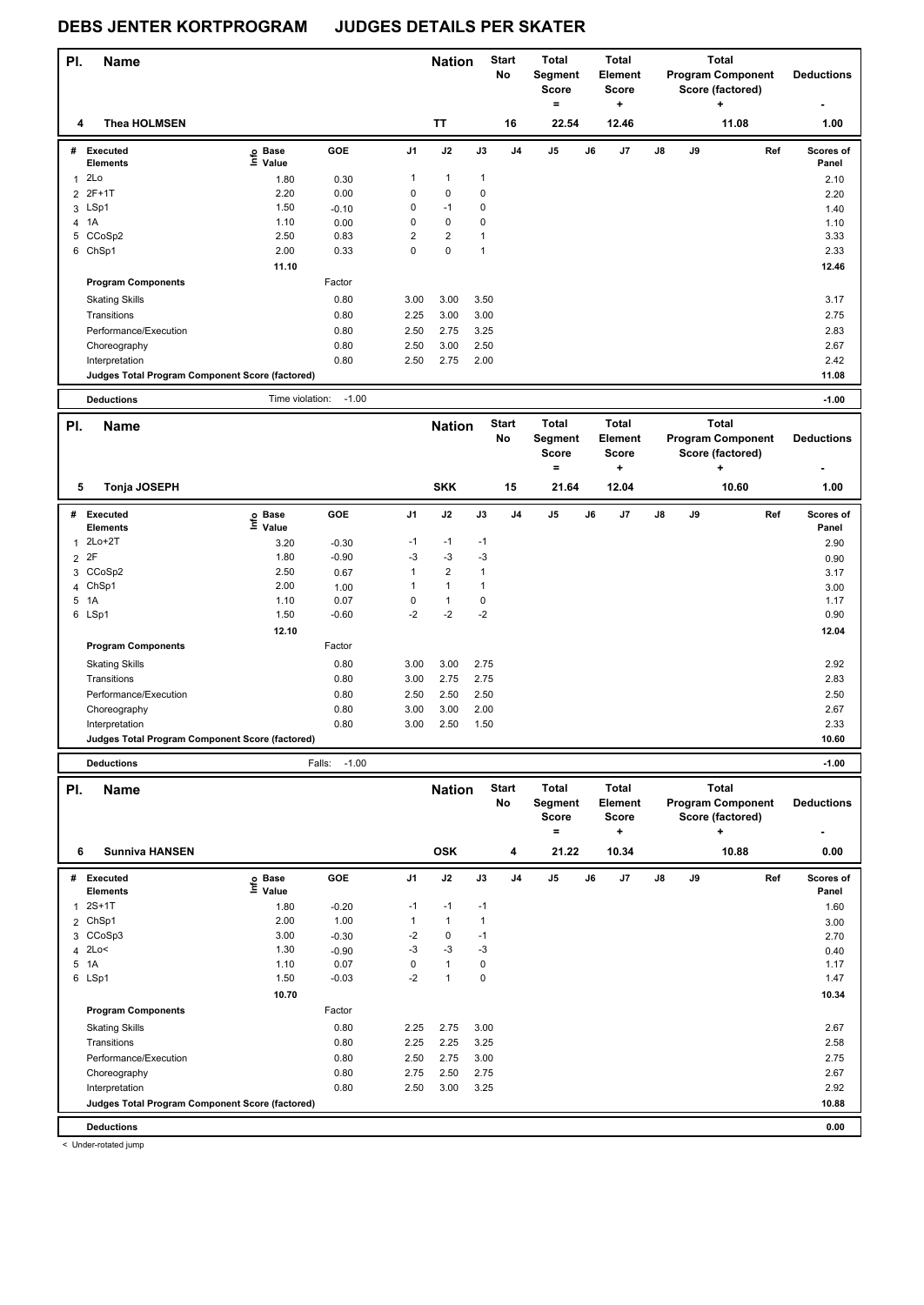| PI. | <b>Name</b>                                     |         |                   |                   |                | <b>Nation</b> |              | <b>Start</b><br>No | <b>Total</b><br>Segment<br><b>Score</b><br>۰ |    | Total<br>Element<br><b>Score</b><br>٠ |               |    | <b>Total</b><br><b>Program Component</b><br>Score (factored)<br>٠ | <b>Deductions</b>  |
|-----|-------------------------------------------------|---------|-------------------|-------------------|----------------|---------------|--------------|--------------------|----------------------------------------------|----|---------------------------------------|---------------|----|-------------------------------------------------------------------|--------------------|
| 7   | Thea KARLSTAD                                   |         |                   |                   |                | <b>BKK</b>    |              | $\mathbf{2}$       | 21.01                                        |    | 10.67                                 |               |    | 11.34                                                             | 1.00               |
| #   | <b>Executed</b><br><b>Elements</b>              |         | e Base<br>⊑ Value | GOE               | J <sub>1</sub> | J2            | J3           | J <sub>4</sub>     | J <sub>5</sub>                               | J6 | J7                                    | $\mathsf{J}8$ | J9 | Ref                                                               | Scores of<br>Panel |
|     | 1A                                              |         | 1.10              | 0.20              | $\mathbf{1}$   | $\mathbf{1}$  | $\mathbf{1}$ |                    |                                              |    |                                       |               |    |                                                                   | 1.30               |
|     | 2 LSp1                                          |         | 1.50              | 0.17              | 0              | $\mathbf{1}$  | $\mathbf 0$  |                    |                                              |    |                                       |               |    |                                                                   | 1.67               |
|     | $3$ 2F<                                         | $\prec$ | 1.30              | $-0.90$           | $-3$           | $-3$          | $-3$         |                    |                                              |    |                                       |               |    |                                                                   | 0.40               |
|     | 4 ChSp1                                         |         | 2.00              | 0.67              | 0              | $\mathbf{1}$  | 1            |                    |                                              |    |                                       |               |    |                                                                   | 2.67               |
|     | $5$ 2S+2T<                                      | $\prec$ | 2.40              | $-0.27$           | $-1$           | $-1$          | $-2$         |                    |                                              |    |                                       |               |    |                                                                   | 2.13               |
|     | 6 CCoSp2                                        |         | 2.50              | 0.00              | 0              | 0             | 0            |                    |                                              |    |                                       |               |    |                                                                   | 2.50               |
|     |                                                 |         | 10.80             |                   |                |               |              |                    |                                              |    |                                       |               |    |                                                                   | 10.67              |
|     | <b>Program Components</b>                       |         |                   | Factor            |                |               |              |                    |                                              |    |                                       |               |    |                                                                   |                    |
|     | <b>Skating Skills</b>                           |         |                   | 0.80              | 2.75           | 3.00          | 3.25         |                    |                                              |    |                                       |               |    |                                                                   | 3.00               |
|     | Transitions                                     |         |                   | 0.80              | 2.50           | 2.75          | 3.00         |                    |                                              |    |                                       |               |    |                                                                   | 2.75               |
|     | Performance/Execution                           |         |                   | 0.80              | 2.25           | 3.25          | 3.25         |                    |                                              |    |                                       |               |    |                                                                   | 2.92               |
|     | Choreography                                    |         |                   | 0.80              | 2.50           | 2.75          | 3.25         |                    |                                              |    |                                       |               |    |                                                                   | 2.83               |
|     | Interpretation                                  |         |                   | 0.80              | 2.25           | 3.25          | 2.50         |                    |                                              |    |                                       |               |    |                                                                   | 2.67               |
|     | Judges Total Program Component Score (factored) |         |                   |                   |                |               |              |                    |                                              |    |                                       |               |    |                                                                   | 11.34              |
|     | <b>Deductions</b>                               |         |                   | $-1.00$<br>Falls: |                |               |              |                    |                                              |    |                                       |               |    |                                                                   | $-1.00$            |

| PI.            | <b>Name</b>                                     |                            |            |                | <b>Nation</b>        |      | <b>Start</b><br>No | <b>Total</b><br>Segment<br><b>Score</b><br>$\equiv$ |    | <b>Total</b><br>Element<br><b>Score</b><br>٠ |    |    | <b>Total</b><br><b>Program Component</b><br>Score (factored)<br>٠ | <b>Deductions</b>         |
|----------------|-------------------------------------------------|----------------------------|------------|----------------|----------------------|------|--------------------|-----------------------------------------------------|----|----------------------------------------------|----|----|-------------------------------------------------------------------|---------------------------|
| 8              | <b>Mala Grepp HANDELAND</b>                     |                            |            |                | <b>AKK</b>           |      | 10                 | 20.78                                               |    | 9.44                                         |    |    | 11.34                                                             | 0.00                      |
| #              | <b>Executed</b><br><b>Elements</b>              | e Base<br>E Value<br>Value | <b>GOE</b> | J <sub>1</sub> | J2                   | J3   | J <sub>4</sub>     | J <sub>5</sub>                                      | J6 | J <sub>7</sub>                               | J8 | J9 | Ref                                                               | <b>Scores of</b><br>Panel |
| $\overline{1}$ | $2S+2T$                                         | 2.80                       | 0.07       | 0              | $\mathbf{1}$         | 0    |                    |                                                     |    |                                              |    |    |                                                                   | 2.87                      |
| $\overline{2}$ | 2Lo                                             | 1.80                       | 0.00       | 0              | $\blacktriangleleft$ | $-1$ |                    |                                                     |    |                                              |    |    |                                                                   | 1.80                      |
| 3              | ChSp1                                           | 2.00                       | 0.67       |                | $\mathbf{1}$         | 0    |                    |                                                     |    |                                              |    |    |                                                                   | 2.67                      |
|                | 4 LSp1                                          | 1.50                       | $-0.50$    | $-2$           | $-1$                 | $-2$ |                    |                                                     |    |                                              |    |    |                                                                   | 1.00                      |
| 5              | 1A                                              | 1.10                       | 0.00       | 0              | $\pmb{0}$            | 0    |                    |                                                     |    |                                              |    |    |                                                                   | 1.10                      |
| 6              | CoSp                                            | 0.00                       | 0.00       | ٠              |                      | ÷,   |                    |                                                     |    |                                              |    |    |                                                                   | 0.00                      |
|                |                                                 | 9.20                       |            |                |                      |      |                    |                                                     |    |                                              |    |    |                                                                   | 9.44                      |
|                | <b>Program Components</b>                       |                            | Factor     |                |                      |      |                    |                                                     |    |                                              |    |    |                                                                   |                           |
|                | <b>Skating Skills</b>                           |                            | 0.80       | 2.75           | 2.75                 | 3.25 |                    |                                                     |    |                                              |    |    |                                                                   | 2.92                      |
|                | Transitions                                     |                            | 0.80       | 2.50           | 2.75                 | 2.75 |                    |                                                     |    |                                              |    |    |                                                                   | 2.67                      |
|                | Performance/Execution                           |                            | 0.80       | 2.50           | 2.50                 | 2.50 |                    |                                                     |    |                                              |    |    |                                                                   | 2.50                      |
|                | Choreography                                    |                            | 0.80       | 3.00           | 3.00                 | 3.25 |                    |                                                     |    |                                              |    |    |                                                                   | 3.08                      |
|                | Interpretation                                  |                            | 0.80       | 3.00           | 3.00                 | 3.00 |                    |                                                     |    |                                              |    |    |                                                                   | 3.00                      |
|                | Judges Total Program Component Score (factored) |                            |            |                |                      |      |                    |                                                     |    |                                              |    |    |                                                                   | 11.34                     |
|                | <b>Deductions</b>                               |                            |            |                |                      |      |                    |                                                     |    |                                              |    |    |                                                                   | 0.00                      |

| PI. | <b>Name</b>                                     |                   |            |                | <b>Nation</b>  |      | <b>Start</b><br>No | <b>Total</b><br>Segment<br><b>Score</b><br>۰ |    | <b>Total</b><br>Element<br><b>Score</b><br>÷ |    |    | <b>Total</b><br><b>Program Component</b><br>Score (factored)<br>٠ | <b>Deductions</b><br>٠    |
|-----|-------------------------------------------------|-------------------|------------|----------------|----------------|------|--------------------|----------------------------------------------|----|----------------------------------------------|----|----|-------------------------------------------------------------------|---------------------------|
| 9   | <b>Ragnhild EGGAN</b>                           |                   |            |                | <b>TSK</b>     |      | 1                  | 18.99                                        |    | 9.51                                         |    |    | 9.48                                                              | 0.00                      |
| #   | <b>Executed</b><br><b>Elements</b>              | e Base<br>⊆ Value | <b>GOE</b> | J <sub>1</sub> | J2             | J3   | J <sub>4</sub>     | J <sub>5</sub>                               | J6 | J7                                           | J8 | J9 | Ref                                                               | <b>Scores of</b><br>Panel |
| 1   | $2S+1T$                                         | 1.80              | $-0.33$    | $-2$           | $-2$           | $-1$ |                    |                                              |    |                                              |    |    |                                                                   | 1.47                      |
|     | 2 LSp2                                          | 1.90              | $-0.50$    | $-1$           | $-2$           | $-2$ |                    |                                              |    |                                              |    |    |                                                                   | 1.40                      |
|     | 3 ChSp1                                         | 2.00              | $-0.33$    | $-2$           | 0              | 0    |                    |                                              |    |                                              |    |    |                                                                   | 1.67                      |
|     | 4 2Lo                                           | 1.80              | 0.00       |                | $\mathbf 0$    | $-1$ |                    |                                              |    |                                              |    |    |                                                                   | 1.80                      |
|     | 5 1A                                            | 1.10              | 0.00       | 0              | $\mathbf 0$    | 0    |                    |                                              |    |                                              |    |    |                                                                   | 1.10                      |
|     | 6 CCoSp1                                        | 2.00              | 0.07       | 0              | $\overline{1}$ | $-1$ |                    |                                              |    |                                              |    |    |                                                                   | 2.07                      |
|     |                                                 | 10.60             |            |                |                |      |                    |                                              |    |                                              |    |    |                                                                   | 9.51                      |
|     | <b>Program Components</b>                       |                   | Factor     |                |                |      |                    |                                              |    |                                              |    |    |                                                                   |                           |
|     | <b>Skating Skills</b>                           |                   | 0.80       | 2.50           | 2.50           | 2.50 |                    |                                              |    |                                              |    |    |                                                                   | 2.50                      |
|     | Transitions                                     |                   | 0.80       | 2.25           | 2.50           | 2.75 |                    |                                              |    |                                              |    |    |                                                                   | 2.50                      |
|     | Performance/Execution                           |                   | 0.80       | 2.25           | 2.25           | 2.25 |                    |                                              |    |                                              |    |    |                                                                   | 2.25                      |
|     | Choreography                                    |                   | 0.80       | 2.25           | 2.50           | 2.50 |                    |                                              |    |                                              |    |    |                                                                   | 2.42                      |
|     | Interpretation                                  |                   | 0.80       | 2.00           | 2.25           | 2.25 |                    |                                              |    |                                              |    |    |                                                                   | 2.17                      |
|     | Judges Total Program Component Score (factored) |                   |            |                |                |      |                    |                                              |    |                                              |    |    |                                                                   | 9.48                      |
|     | <b>Deductions</b>                               |                   |            |                |                |      |                    |                                              |    |                                              |    |    |                                                                   | 0.00                      |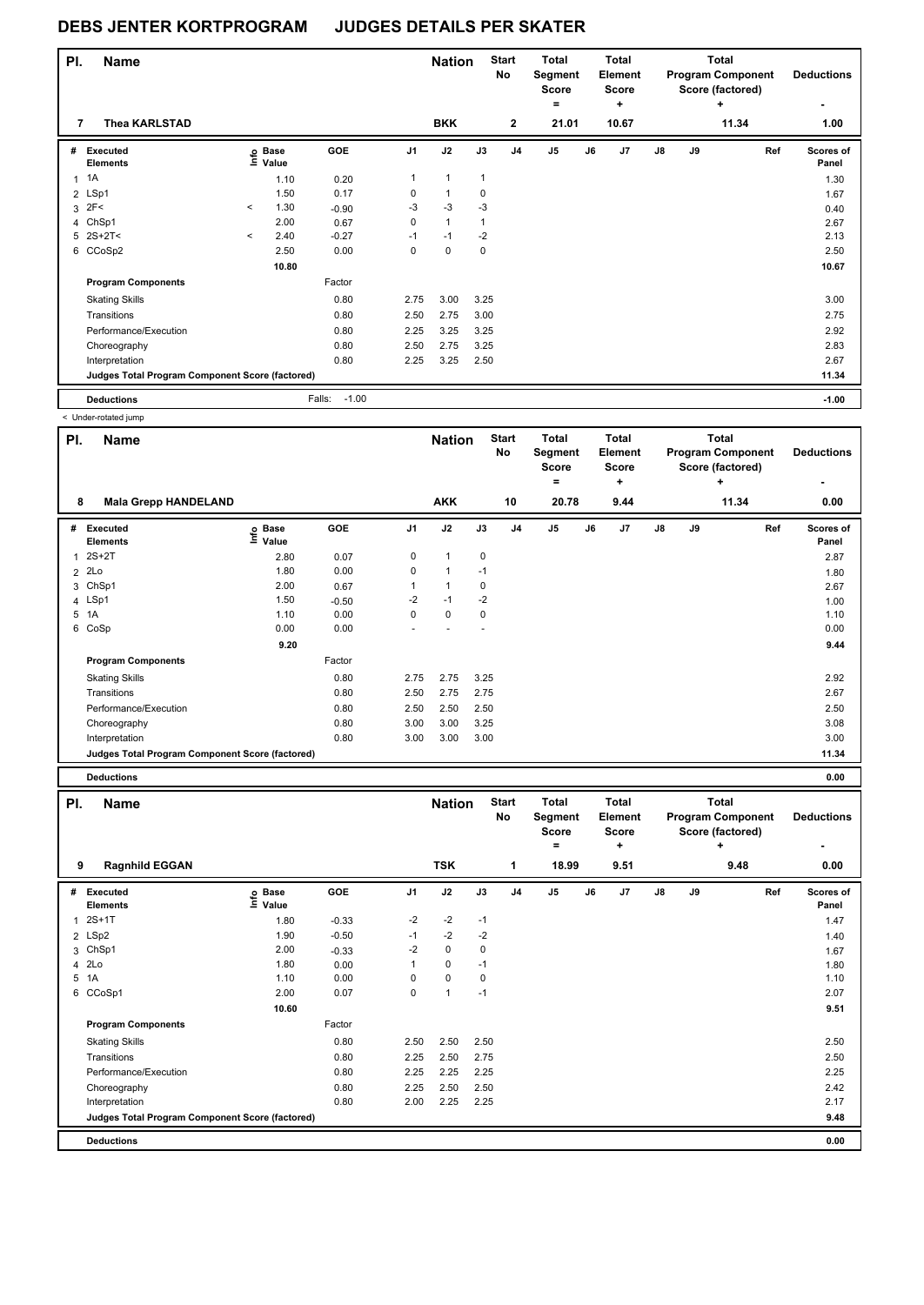| PI. | <b>Name</b>                                     |                                  |         |                | <b>Nation</b> |           | <b>Start</b><br>No | Total<br>Segment<br>Score<br>= |    | <b>Total</b><br>Element<br>Score<br>٠ |               |    | Total<br><b>Program Component</b><br>Score (factored)<br>÷ | <b>Deductions</b>  |
|-----|-------------------------------------------------|----------------------------------|---------|----------------|---------------|-----------|--------------------|--------------------------------|----|---------------------------------------|---------------|----|------------------------------------------------------------|--------------------|
| 10  | Lin LØSTEGÅRD                                   |                                  |         |                | <b>AKK</b>    |           | 13                 | 18.27                          |    | 9.53                                  |               |    | 8.74                                                       | 0.00               |
| #   | Executed<br><b>Elements</b>                     | <b>Base</b><br>e Base<br>⊑ Value | GOE     | J <sub>1</sub> | J2            | J3        | J <sub>4</sub>     | J <sub>5</sub>                 | J6 | J7                                    | $\mathsf{J}8$ | J9 | Ref                                                        | Scores of<br>Panel |
| 1   | 1A                                              | 1.10                             | $-0.07$ | 0              | 0             | $-1$      |                    |                                |    |                                       |               |    |                                                            | 1.03               |
| 2   | 2Lo                                             | 1.80                             | 0.00    | 0              | 0             | 0         |                    |                                |    |                                       |               |    |                                                            | 1.80               |
|     | 3 LSp1                                          | 1.50                             | $-0.60$ | $-3$           | $-1$          | $-2$      |                    |                                |    |                                       |               |    |                                                            | 0.90               |
|     | 4 2F+1T                                         | 2.20                             | $-0.20$ | 0              | $-1$          | $-1$      |                    |                                |    |                                       |               |    |                                                            | 2.00               |
|     | 5 CCoSp1                                        | 2.00                             | $-0.20$ | $-1$           | $-1$          | 0         |                    |                                |    |                                       |               |    |                                                            | 1.80               |
|     | 6 ChSp1                                         | 2.00                             | 0.00    | $\mathbf 0$    | $\mathbf 0$   | $\pmb{0}$ |                    |                                |    |                                       |               |    |                                                            | 2.00               |
|     |                                                 | 10.60                            |         |                |               |           |                    |                                |    |                                       |               |    |                                                            | 9.53               |
|     | <b>Program Components</b>                       |                                  | Factor  |                |               |           |                    |                                |    |                                       |               |    |                                                            |                    |
|     | <b>Skating Skills</b>                           |                                  | 0.80    | 2.00           | 2.50          | 2.25      |                    |                                |    |                                       |               |    |                                                            | 2.25               |
|     | Transitions                                     |                                  | 0.80    | 2.25           | 2.50          | 2.25      |                    |                                |    |                                       |               |    |                                                            | 2.33               |
|     | Performance/Execution                           |                                  | 0.80    | 1.75           | 2.25          | 2.00      |                    |                                |    |                                       |               |    |                                                            | 2.00               |
|     | Choreography                                    |                                  | 0.80    | 2.25           | 2.50          | 2.50      |                    |                                |    |                                       |               |    |                                                            | 2.42               |
|     | Interpretation                                  |                                  | 0.80    | 1.75           | 2.25          | 1.75      |                    |                                |    |                                       |               |    |                                                            | 1.92               |
|     | Judges Total Program Component Score (factored) |                                  |         |                |               |           |                    |                                |    |                                       |               |    |                                                            | 8.74               |
|     | <b>Deductions</b>                               |                                  |         |                |               |           |                    |                                |    |                                       |               |    |                                                            | 0.00               |

| PI.          | <b>Name</b>                                     |                            |         |      | <b>Nation</b> |              | <b>Start</b><br><b>No</b> | <b>Total</b><br>Segment<br><b>Score</b><br>= |    | <b>Total</b><br>Element<br>Score<br>÷ |               |    | <b>Total</b><br><b>Program Component</b><br>Score (factored)<br>÷ | <b>Deductions</b>  |
|--------------|-------------------------------------------------|----------------------------|---------|------|---------------|--------------|---------------------------|----------------------------------------------|----|---------------------------------------|---------------|----|-------------------------------------------------------------------|--------------------|
| 11           | Oda Blø BRUNE                                   |                            |         |      | <b>BKK</b>    |              | 18                        | 18.24                                        |    | 8.90                                  |               |    | 9.34                                                              | 0.00               |
| #            | Executed<br><b>Elements</b>                     | e Base<br>E Value<br>Value | GOE     | J1   | J2            | J3           | J <sub>4</sub>            | J <sub>5</sub>                               | J6 | J7                                    | $\mathsf{J}8$ | J9 | Ref                                                               | Scores of<br>Panel |
| $\mathbf{1}$ | ChSp1                                           | 2.00                       | 1.00    | 1    | $\mathbf{1}$  | $\mathbf{1}$ |                           |                                              |    |                                       |               |    |                                                                   | 3.00               |
|              | 2 LSp1                                          | 1.50                       | $-0.30$ | $-2$ | 0             | $-1$         |                           |                                              |    |                                       |               |    |                                                                   | 1.20               |
|              | 3 2S<+1Lo                                       | 1.50                       | $-0.53$ | $-2$ | $-3$          | -3           |                           |                                              |    |                                       |               |    |                                                                   | 0.97               |
|              | 4 2T                                            | 1.40                       | $-0.40$ | $-2$ | $-2$          | $-2$         |                           |                                              |    |                                       |               |    |                                                                   | 1.00               |
|              | 5 1A                                            | 1.10                       | $-0.27$ | $-1$ | $-1$          | $-2$         |                           |                                              |    |                                       |               |    |                                                                   | 0.83               |
|              | 6 CCoSp1                                        | 2.00                       | $-0.10$ | 0    | $-1$          | 0            |                           |                                              |    |                                       |               |    |                                                                   | 1.90               |
|              |                                                 | 9.50                       |         |      |               |              |                           |                                              |    |                                       |               |    |                                                                   | 8.90               |
|              | <b>Program Components</b>                       |                            | Factor  |      |               |              |                           |                                              |    |                                       |               |    |                                                                   |                    |
|              | <b>Skating Skills</b>                           |                            | 0.80    | 2.75 | 2.50          | 2.50         |                           |                                              |    |                                       |               |    |                                                                   | 2.58               |
|              | Transitions                                     |                            | 0.80    | 2.50 | 2.50          | 2.50         |                           |                                              |    |                                       |               |    |                                                                   | 2.50               |
|              | Performance/Execution                           |                            | 0.80    | 2.25 | 1.75          | 2.00         |                           |                                              |    |                                       |               |    |                                                                   | 2.00               |
|              | Choreography                                    |                            | 0.80    | 2.50 | 2.25          | 2.50         |                           |                                              |    |                                       |               |    |                                                                   | 2.42               |
|              | Interpretation                                  |                            | 0.80    | 2.25 | 2.00          | 2.25         |                           |                                              |    |                                       |               |    |                                                                   | 2.17               |
|              | Judges Total Program Component Score (factored) |                            |         |      |               |              |                           |                                              |    |                                       |               |    |                                                                   | 9.34               |
|              | <b>Deductions</b>                               |                            |         |      |               |              |                           |                                              |    |                                       |               |    |                                                                   | 0.00               |

< Under-rotated jump

| PI.            | <b>Name</b>                                     |                   |         |                | <b>Nation</b> |      | <b>Start</b><br>No | Total<br>Segment<br><b>Score</b><br>$\equiv$ |    | <b>Total</b><br>Element<br><b>Score</b><br>÷ |    |    | Total<br><b>Program Component</b><br>Score (factored)<br>٠ | <b>Deductions</b><br>٠ |
|----------------|-------------------------------------------------|-------------------|---------|----------------|---------------|------|--------------------|----------------------------------------------|----|----------------------------------------------|----|----|------------------------------------------------------------|------------------------|
| 12             | Fredrikke Sogn HOLLÆNDER                        |                   |         |                | <b>OSK</b>    |      | 17                 | 17.91                                        |    | 8.31                                         |    |    | 9.60                                                       | 0.00                   |
| #              | Executed<br><b>Elements</b>                     | e Base<br>⊑ Value | GOE     | J <sub>1</sub> | J2            | J3   | J <sub>4</sub>     | J <sub>5</sub>                               | J6 | J <sub>7</sub>                               | J8 | J9 | Ref                                                        | Scores of<br>Panel     |
| 1              | 2Lo                                             | 1.80              | $-0.10$ | $-1$           | $\mathbf 0$   | 0    |                    |                                              |    |                                              |    |    |                                                            | 1.70                   |
|                | 2 2F<+COMBO                                     | 1.30              | $-0.90$ | $-3$           | $-3$          | $-3$ |                    |                                              |    |                                              |    |    |                                                            | 0.40                   |
|                | 3 LSp1                                          | 1.50              | 0.07    |                | 0             | $-1$ |                    |                                              |    |                                              |    |    |                                                            | 1.57                   |
| $\overline{4}$ | ChSp1                                           | 2.00              | 0.67    |                | $\mathbf{1}$  | 0    |                    |                                              |    |                                              |    |    |                                                            | 2.67                   |
|                | 5 1A                                            | 1.10              | 0.07    | $\Omega$       | $\mathbf{1}$  | 0    |                    |                                              |    |                                              |    |    |                                                            | 1.17                   |
| 6              | CoSp1                                           | 1.70              | $-0.90$ | $-3$           | -3            | $-3$ |                    |                                              |    |                                              |    |    |                                                            | 0.80                   |
|                |                                                 | 9.40              |         |                |               |      |                    |                                              |    |                                              |    |    |                                                            | 8.31                   |
|                | <b>Program Components</b>                       |                   | Factor  |                |               |      |                    |                                              |    |                                              |    |    |                                                            |                        |
|                | <b>Skating Skills</b>                           |                   | 0.80    | 2.50           | 2.25          | 2.50 |                    |                                              |    |                                              |    |    |                                                            | 2.42                   |
|                | Transitions                                     |                   | 0.80    | 2.00           | 2.50          | 2.25 |                    |                                              |    |                                              |    |    |                                                            | 2.25                   |
|                | Performance/Execution                           |                   | 0.80    | 2.75           | 2.50          | 2.50 |                    |                                              |    |                                              |    |    |                                                            | 2.58                   |
|                | Choreography                                    |                   | 0.80    | 2.00           | 2.75          | 2.25 |                    |                                              |    |                                              |    |    |                                                            | 2.33                   |
|                | Interpretation                                  |                   | 0.80    | 2.75           | 2.75          | 1.75 |                    |                                              |    |                                              |    |    |                                                            | 2.42                   |
|                | Judges Total Program Component Score (factored) |                   |         |                |               |      |                    |                                              |    |                                              |    |    |                                                            | 9.60                   |
|                | <b>Deductions</b>                               |                   |         |                |               |      |                    |                                              |    |                                              |    |    |                                                            | 0.00                   |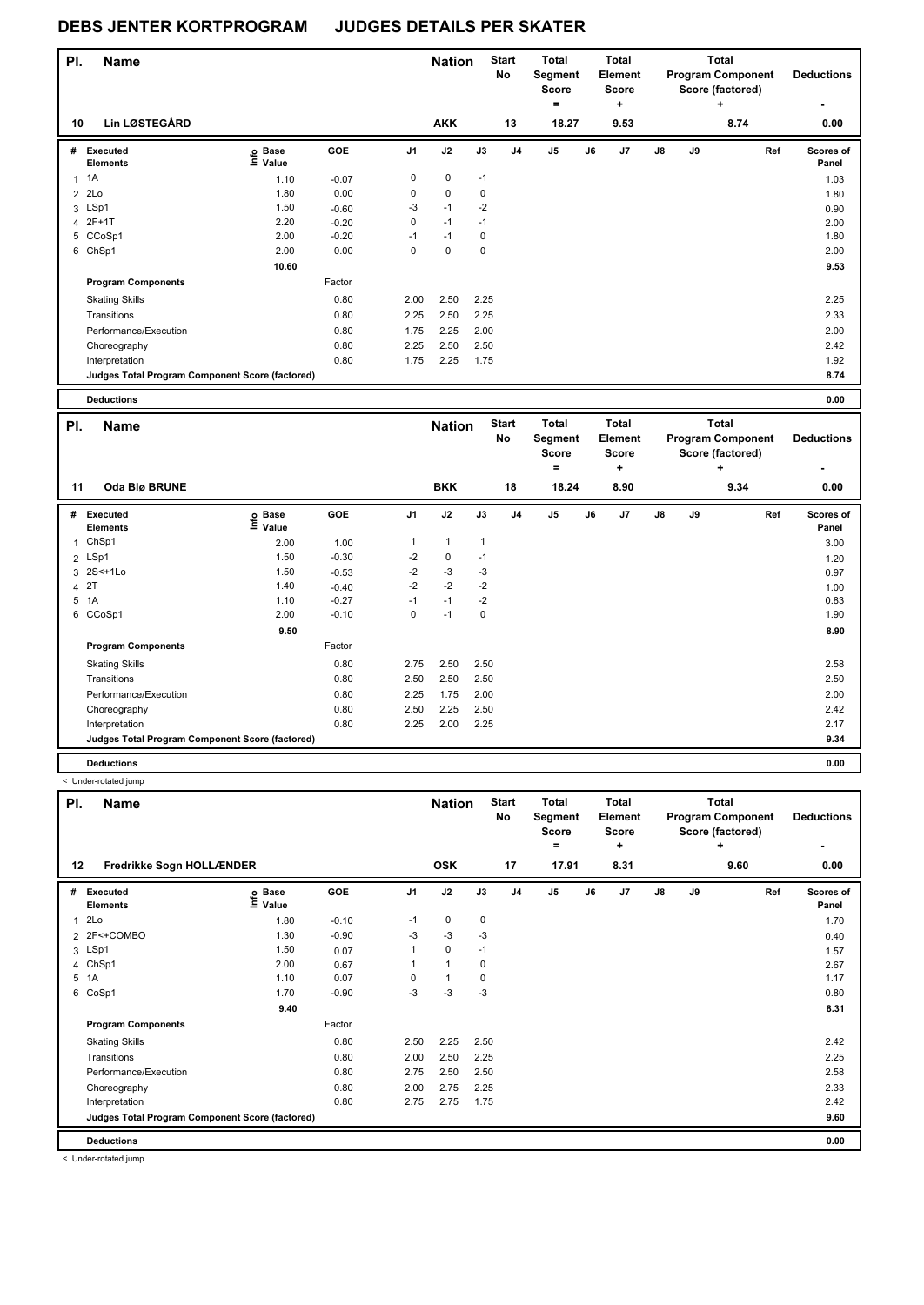| PI. | <b>Name</b>                                     |                   |         |                | <b>Nation</b> |              | <b>Start</b><br><b>No</b> | <b>Total</b><br>Segment<br><b>Score</b><br>= |    | <b>Total</b><br>Element<br><b>Score</b><br>÷ |               |    | <b>Total</b><br><b>Program Component</b><br>Score (factored)<br>٠ |     | <b>Deductions</b>  |
|-----|-------------------------------------------------|-------------------|---------|----------------|---------------|--------------|---------------------------|----------------------------------------------|----|----------------------------------------------|---------------|----|-------------------------------------------------------------------|-----|--------------------|
| 13  | <b>Camilla Schjøtt HANNEVIG</b>                 |                   |         |                | <b>BKK</b>    |              | 9                         | 16.69                                        |    | 9.03                                         |               |    | 7.66                                                              |     | 0.00               |
| #   | Executed<br><b>Elements</b>                     | e Base<br>⊆ Value | GOE     | J <sub>1</sub> | J2            | J3           | J <sub>4</sub>            | J5                                           | J6 | J <sub>7</sub>                               | $\mathsf{J}8$ | J9 |                                                                   | Ref | Scores of<br>Panel |
| 1   | LSp2                                            | 1.90              | 0.33    | 1              | $\mathbf 0$   | $\mathbf{1}$ |                           |                                              |    |                                              |               |    |                                                                   |     | 2.23               |
|     | 2 ChSp1                                         | 2.00              | $-0.17$ | 0              | 0             | $-1$         |                           |                                              |    |                                              |               |    |                                                                   |     | 1.83               |
| 3   | 1A                                              | 1.10              | $-0.20$ | $-1$           | $-1$          | $-1$         |                           |                                              |    |                                              |               |    |                                                                   |     | 0.90               |
|     | 4 2S+1Lo<<                                      | 1.40              | $-0.53$ | $-2$           | $-3$          | $-3$         |                           |                                              |    |                                              |               |    |                                                                   |     | 0.87               |
|     | $5$ $2T <$                                      | 1.00              | $-0.47$ | $-2$           | $-2$          | $-3$         |                           |                                              |    |                                              |               |    |                                                                   |     | 0.53               |
|     | 6 CCoSp2                                        | 2.50              | 0.17    | 0              | 0             | 1            |                           |                                              |    |                                              |               |    |                                                                   |     | 2.67               |
|     |                                                 | 9.90              |         |                |               |              |                           |                                              |    |                                              |               |    |                                                                   |     | 9.03               |
|     | <b>Program Components</b>                       |                   | Factor  |                |               |              |                           |                                              |    |                                              |               |    |                                                                   |     |                    |
|     | <b>Skating Skills</b>                           |                   | 0.80    | 2.00           | 2.00          | 2.00         |                           |                                              |    |                                              |               |    |                                                                   |     | 2.00               |
|     | Transitions                                     |                   | 0.80    | 1.75           | 2.25          | 1.50         |                           |                                              |    |                                              |               |    |                                                                   |     | 1.83               |
|     | Performance/Execution                           |                   | 0.80    | 1.50           | 2.25          | 1.75         |                           |                                              |    |                                              |               |    |                                                                   |     | 1.83               |
|     | Choreography                                    |                   | 0.80    | 2.00           | 2.25          | 1.75         |                           |                                              |    |                                              |               |    |                                                                   |     | 2.00               |
|     | Interpretation                                  |                   | 0.80    | 1.75           | 2.50          | 1.50         |                           |                                              |    |                                              |               |    |                                                                   |     | 1.92               |
|     | Judges Total Program Component Score (factored) |                   |         |                |               |              |                           |                                              |    |                                              |               |    |                                                                   |     | 7.66               |
|     | <b>Deductions</b>                               |                   |         |                |               |              |                           |                                              |    |                                              |               |    |                                                                   |     | 0.00               |

< Under-rotated jump << Downgraded jump

| PI. | <b>Name</b>                                     |         |                            |                   |                | <b>Nation</b> |             | <b>Start</b><br>No | <b>Total</b><br>Segment<br><b>Score</b><br>$=$ |    | Total<br>Element<br><b>Score</b><br>٠ |    |    | Total<br><b>Program Component</b><br>Score (factored)<br>٠ | <b>Deductions</b>  |
|-----|-------------------------------------------------|---------|----------------------------|-------------------|----------------|---------------|-------------|--------------------|------------------------------------------------|----|---------------------------------------|----|----|------------------------------------------------------------|--------------------|
| 14  | Josefine JØRNSEN                                |         |                            |                   |                | <b>AKK</b>    |             | 3                  | 16.33                                          |    | 8.27                                  |    |    | 9.06                                                       | 1.00               |
| #   | Executed<br><b>Elements</b>                     |         | © Base<br>E Value<br>Value | GOE               | J <sub>1</sub> | J2            | J3          | J <sub>4</sub>     | J <sub>5</sub>                                 | J6 | J <sub>7</sub>                        | J8 | J9 | Ref                                                        | Scores of<br>Panel |
|     | $1 \t1A$                                        |         | 1.10                       | 0.00              | 0              | 0             | $\mathbf 0$ |                    |                                                |    |                                       |    |    |                                                            | 1.10               |
|     | 2 LSp2                                          |         | 1.90                       | $-0.03$           |                | $-1$          | $-1$        |                    |                                                |    |                                       |    |    |                                                            | 1.87               |
|     | 3 2Lo<                                          | $\prec$ | 1.30                       | $-0.80$           | $-3$           | $-2$          | $-3$        |                    |                                                |    |                                       |    |    |                                                            | 0.50               |
|     | 4 ChSp1                                         |         | 2.00                       | 0.00              | $-1$           | 1             | $-1$        |                    |                                                |    |                                       |    |    |                                                            | 2.00               |
|     | 5 2S+COMBO                                      |         | 1.40                       | $-0.60$           | $-3$           | $-3$          | $-3$        |                    |                                                |    |                                       |    |    |                                                            | 0.80               |
| 6   | CCoSp1                                          |         | 2.00                       | 0.00              | 0              | 0             | $\mathbf 0$ |                    |                                                |    |                                       |    |    |                                                            | 2.00               |
|     |                                                 |         | 9.70                       |                   |                |               |             |                    |                                                |    |                                       |    |    |                                                            | 8.27               |
|     | <b>Program Components</b>                       |         |                            | Factor            |                |               |             |                    |                                                |    |                                       |    |    |                                                            |                    |
|     | <b>Skating Skills</b>                           |         |                            | 0.80              | 2.50           | 2.50          | 2.25        |                    |                                                |    |                                       |    |    |                                                            | 2.42               |
|     | Transitions                                     |         |                            | 0.80              | 2.00           | 2.50          | 1.75        |                    |                                                |    |                                       |    |    |                                                            | 2.08               |
|     | Performance/Execution                           |         |                            | 0.80              | 2.00           | 2.25          | 1.75        |                    |                                                |    |                                       |    |    |                                                            | 2.00               |
|     | Choreography                                    |         |                            | 0.80              | 2.50           | 2.75          | 2.50        |                    |                                                |    |                                       |    |    |                                                            | 2.58               |
|     | Interpretation                                  |         |                            | 0.80              | 2.00           | 2.50          | 2.25        |                    |                                                |    |                                       |    |    |                                                            | 2.25               |
|     | Judges Total Program Component Score (factored) |         |                            |                   |                |               |             |                    |                                                |    |                                       |    |    |                                                            | 9.06               |
|     | <b>Deductions</b>                               |         |                            | $-1.00$<br>Falls: |                |               |             |                    |                                                |    |                                       |    |    |                                                            | $-1.00$            |

< Under-rotated jump

| PI.            | <b>Name</b>                                     |                                  |         |                | <b>Nation</b> |      | <b>Start</b><br><b>No</b> | Total<br>Segment<br><b>Score</b><br>= |    | <b>Total</b><br>Element<br><b>Score</b><br>٠ |               |    | Total<br><b>Program Component</b><br>Score (factored)<br>٠ | <b>Deductions</b><br>٠ |
|----------------|-------------------------------------------------|----------------------------------|---------|----------------|---------------|------|---------------------------|---------------------------------------|----|----------------------------------------------|---------------|----|------------------------------------------------------------|------------------------|
| 15             | <b>Linnea DAHLE</b>                             |                                  |         |                | <b>OSK</b>    |      | 6                         | 15.98                                 |    | 7.40                                         |               |    | 8.58                                                       | 0.00                   |
| #              | Executed<br><b>Elements</b>                     | <b>Base</b><br>e Base<br>E Value | GOE     | J <sub>1</sub> | J2            | J3   | J <sub>4</sub>            | J <sub>5</sub>                        | J6 | J7                                           | $\mathsf{J}8$ | J9 | Ref                                                        | Scores of<br>Panel     |
| $\overline{1}$ | 2S<                                             | 1.00                             | $-0.53$ | -3             | $-2$          | -3   |                           |                                       |    |                                              |               |    |                                                            | 0.47                   |
|                | 2 LSp1                                          | 1.50                             | $-0.20$ | 0              | $-1$          | $-1$ |                           |                                       |    |                                              |               |    |                                                            | 1.30                   |
| 3              | 1A                                              | 1.10                             | $-0.07$ | 0              | $\mathbf 0$   | $-1$ |                           |                                       |    |                                              |               |    |                                                            | 1.03                   |
| 4              | ChSp1                                           | 2.00                             | $-0.17$ | 0              | $\pmb{0}$     | $-1$ |                           |                                       |    |                                              |               |    |                                                            | 1.83                   |
|                | 5 2Lo<<+1Lo                                     | 1.00                             | $-0.23$ | $-2$           | $-3$          | $-2$ |                           |                                       |    |                                              |               |    |                                                            | 0.77                   |
|                | 6 CCoSp1                                        | 2.00                             | 0.00    | 0              | $\pmb{0}$     | 0    |                           |                                       |    |                                              |               |    |                                                            | 2.00                   |
|                |                                                 | 8.60                             |         |                |               |      |                           |                                       |    |                                              |               |    |                                                            | 7.40                   |
|                | <b>Program Components</b>                       |                                  | Factor  |                |               |      |                           |                                       |    |                                              |               |    |                                                            |                        |
|                | <b>Skating Skills</b>                           |                                  | 0.80    | 2.00           | 2.00          | 1.50 |                           |                                       |    |                                              |               |    |                                                            | 1.83                   |
|                | Transitions                                     |                                  | 0.80    | 2.50           | 2.25          | 1.50 |                           |                                       |    |                                              |               |    |                                                            | 2.08                   |
|                | Performance/Execution                           |                                  | 0.80    | 2.50           | 2.50          | 2.00 |                           |                                       |    |                                              |               |    |                                                            | 2.33                   |
|                | Choreography                                    |                                  | 0.80    | 2.50           | 2.50          | 2.25 |                           |                                       |    |                                              |               |    |                                                            | 2.42                   |
|                | Interpretation                                  |                                  | 0.80    | 2.25           | 2.75          | 1.25 |                           |                                       |    |                                              |               |    |                                                            | 2.08                   |
|                | Judges Total Program Component Score (factored) |                                  |         |                |               |      |                           |                                       |    |                                              |               |    |                                                            | 8.58                   |
|                | <b>Deductions</b>                               |                                  |         |                |               |      |                           |                                       |    |                                              |               |    |                                                            | 0.00                   |

< Under-rotated jump << Downgraded jump